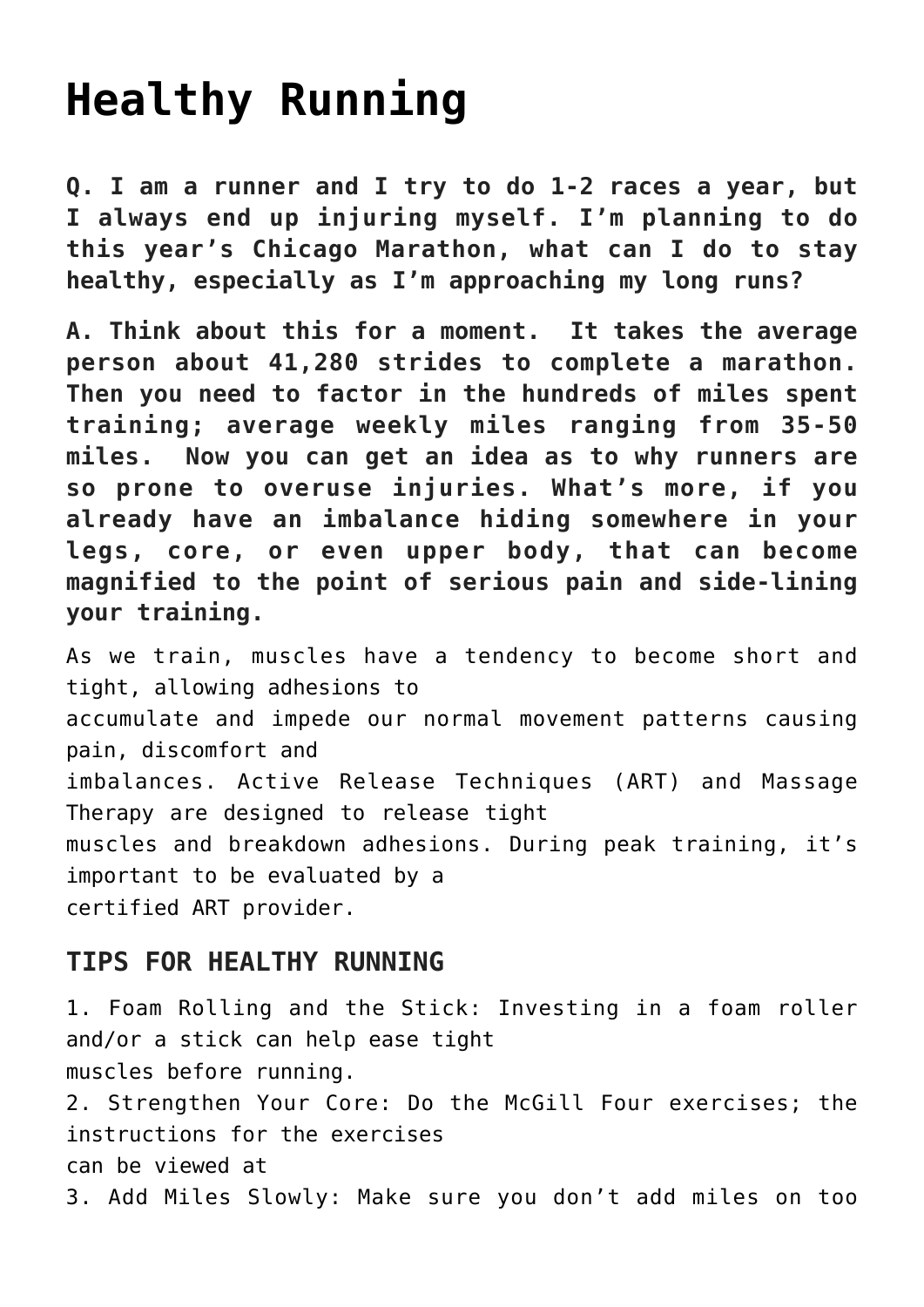quickly; you need to allow your body time to adapt to the increase mileage. In general, you can add a mile for every run you do per week, provided you then run at least two weeks at the new level before advancing again. For instance if you run 5 times a week, you can add 5 miles the next time you increase your weekly miles. 4. Get back to nature: Trail running is a great way to add variety to your training. When running on uneven terrain, your core, hips, legs and ankles have to work harder to stabilize because each step is slightly different. 5. Read about running: Subscribe to Runner's World Magazine, read Hal Higdon's Marathon Training Guide or read Born to Run to help get more ideas to try out. Even try Paleo Diet for Athletes or even Lance Armstrong's It's Not About the Bike 6. Cross-train: Join a soccer league, Cross-Fit gym, or lift weights. You could even try swimming and cycling. Who knows you may find you like doing triathlons too. 7. Contrast Showers: When cleaning up after training, try showering for 2 minutes with the temperature as cold as you can stand. Then do 2 minutes of warm water. Repeat one time and then end with 3 minutes of cold water. The combination of hot and cold helps to flush metabolic wastes out of your muscles and nutrients into them, leading to faster recovery times. 8. Invest in Your Shoes: Buy new shoes every 300-400 miles, even if they don't look worn. The average shoe life is about 300 miles. Buy two pair of shoes with a similar last, and